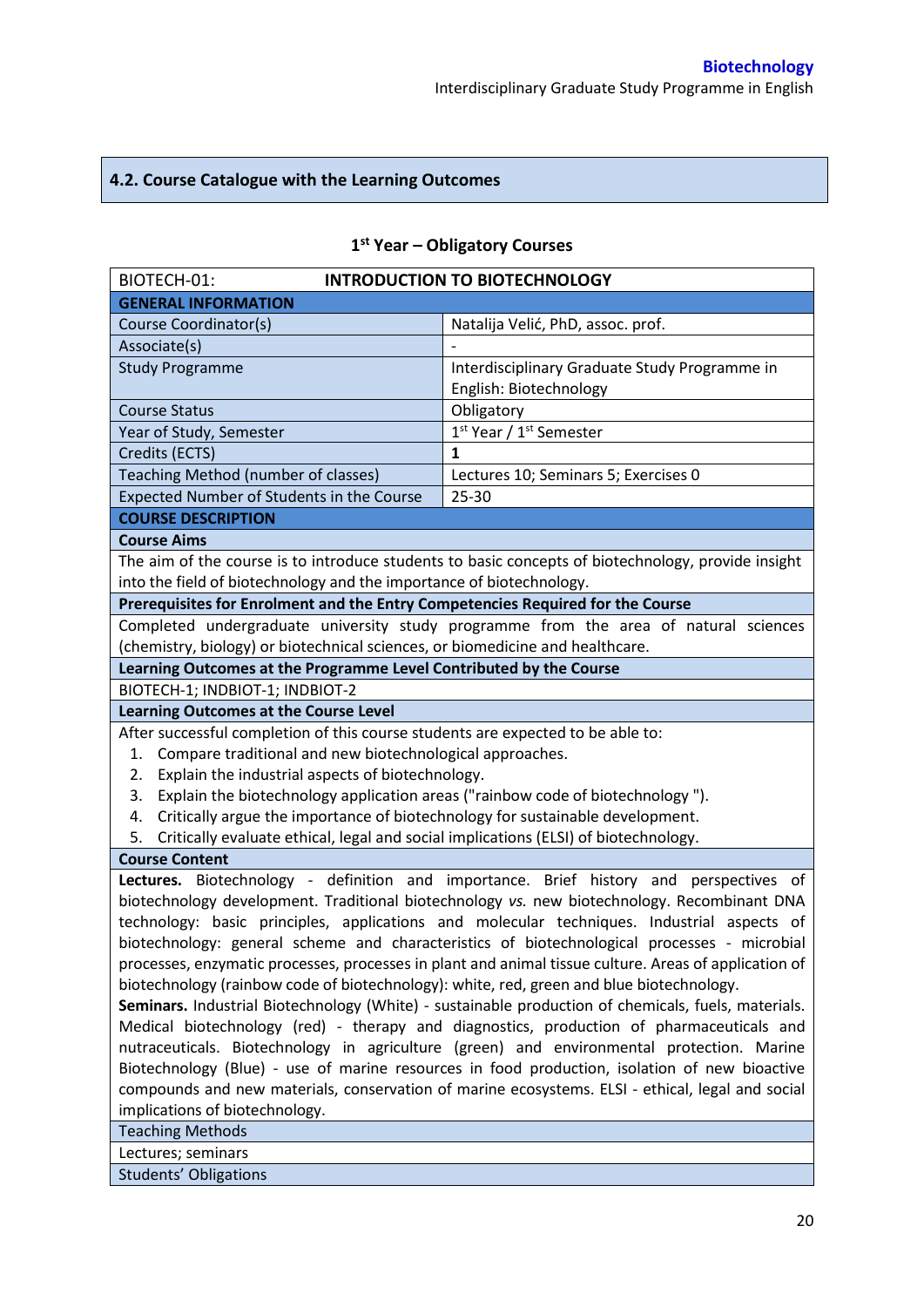## **Biotechnology**

Interdisciplinary Graduate Study Programme in English

Attendance at all forms of classes is mandatory and the students are obligated to attend all knowledge tests. The students may be absent from 30% (full-time students) and 50% (part-time students) of each of the forms of classes, provided that the absence is justified. An exercise or a seminar which has not been completed must be made up.

**Monitoring the Activity of the Students** *(Connecting Learning Outcomes, Teaching Methods, and Grading)*

| <b>Class-related</b> | <b>ECTS</b> | <b>Learning</b> | <b>Student activity</b> | Evaluation   | <b>Grade points</b> |      |
|----------------------|-------------|-----------------|-------------------------|--------------|---------------------|------|
| activity             |             | outcome         |                         | method       | Min.                | Max. |
| Classes, seminars    | 0.1         | $1 - 6$         | Attendance at           | Attendance   | 5                   | 10   |
|                      |             |                 | classes and             | records      |                     |      |
|                      |             |                 | seminars                |              |                     |      |
| Seminar work         | 0.5         | $4-6$           | Writing a               | Oral         | 15                  | 40   |
|                      |             |                 | seminar paper           | presentation |                     |      |
|                      |             |                 |                         | of a seminar |                     |      |
|                      |             |                 |                         | paper        |                     |      |
| Final exam           | 0,4         | $1 - 6$         | Studying for the        | Written exam | 30                  | 50   |
|                      |             |                 | final exam              |              |                     |      |
| <b>Total</b>         | 1           |                 |                         |              | 50                  | 100  |

## Evaluation of the written part of the final exam

| Percentage of correct answers (%) | Grade |  |
|-----------------------------------|-------|--|
| >95.00                            | 50    |  |
| 90.00-94.99                       | 47    |  |
| 85.00-89.99                       | 45    |  |
| 80.00-84.99                       | 40    |  |
| 75.00-79.99                       | 38    |  |
| 70.00-74.99                       | 35    |  |
| 65.00-69.99                       | 33    |  |
| 60.00-64.99                       | 30    |  |

## *Forming the final grade:*

The points granted for the final exam are added to the grade points awarded during class attendance. The grading process is conducted by absolute distribution, i.e. based on total achievements, and compared to the numerical system in the following manner:

A – Excellent (5): 90-100 grade points; B – Very Good (4): 80-89.99 grade points; C – Good (3): 65- 79.99 grade points; D – sufficient (2): 50-64.99 grade points

| Mandatory Literature (available in the library and via other media)      |                                       |                                 |  |  |  |
|--------------------------------------------------------------------------|---------------------------------------|---------------------------------|--|--|--|
| Title                                                                    | Number of<br>copies in the<br>library | Availability via<br>other media |  |  |  |
| Thieman WJ, Palladino MA: Introduction to Biotechnology, 4 <sup>th</sup> |                                       |                                 |  |  |  |
| Ed., Pearson, Boston, 2018.                                              |                                       |                                 |  |  |  |
| <b>Additional Literature</b>                                             |                                       |                                 |  |  |  |
|                                                                          |                                       |                                 |  |  |  |

1. Godbey WT: An Introduction to Biotechnology, Elsevier, Amsterdam, 2014.

- 2. Ratledge C, Kristiansen B: Basic biotechnology, 3<sup>rd</sup> Ed., Cambridge University Press, Cambridge, 2013.
- 3. Khan FA: Biotechnology Fundamentals, 2<sup>nd</sup> Ed., CRC Press, Boca Raton, 2016.